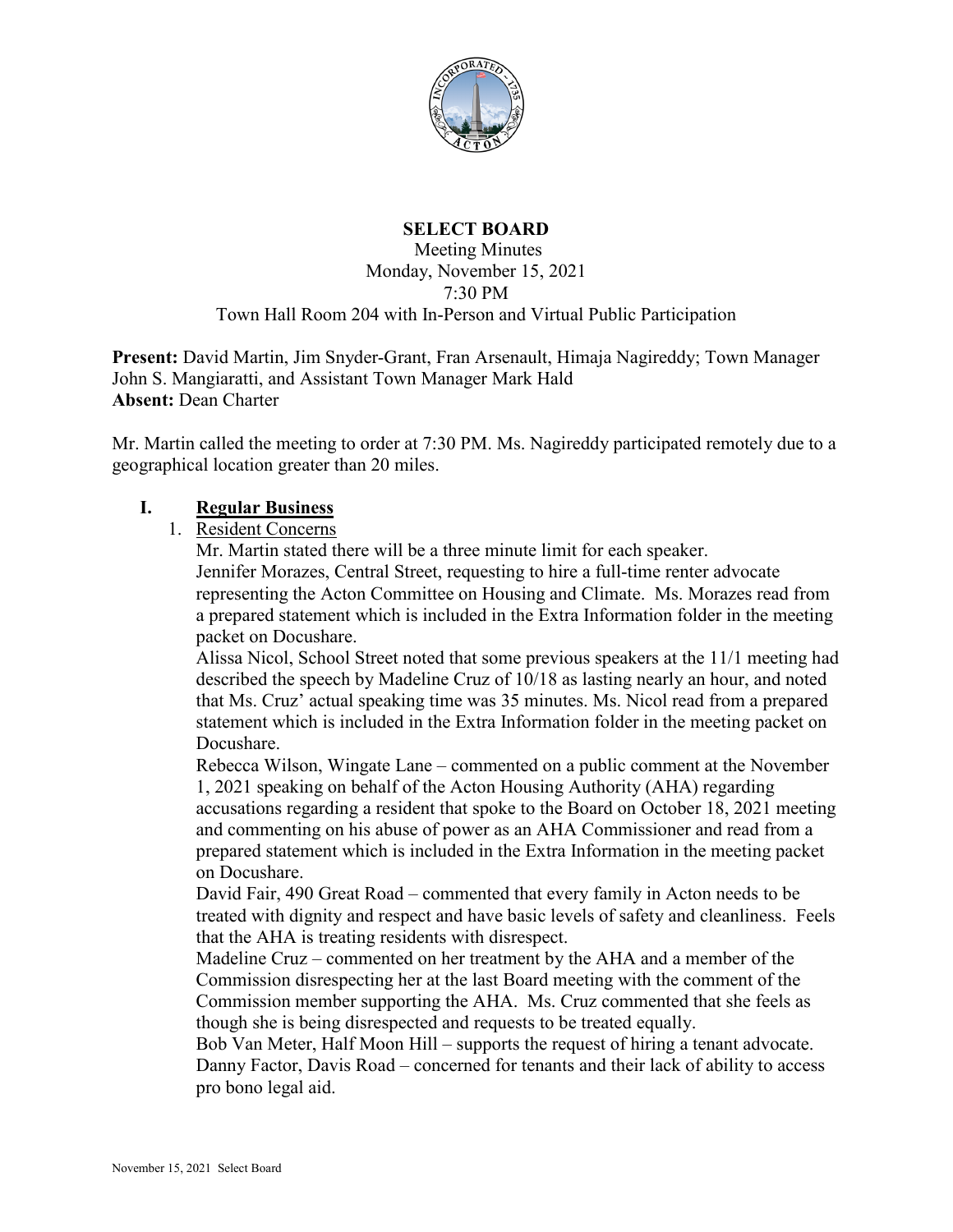

Stella Ko – commented on support for fairness in town and supports hiring a renter advocate.

Alia Layne, Townhouse Lane – expressed disappointment toward what was stated by the AHA member and the Select Board; feels there isn't much being done to remedy the situation for Madeline Cruz.

Terra, West Acton – supports Madeline Cruz and hiring a rental advocate.

2. Chair Update/Town Manager Update/Members Minutes No updates or Minutes were presented or discussed.

### **II. Public Hearings**

3. 7:35 PM Gas Main Petitions, National Grid

Mr. Martin read the public hearing notice. Representing National Grid was Mary Maloney. The property owners at Martin Street (Boston Area Gleaners) and Quarry Road at Mirasol Circle (private developer) are requesting natural gas hookups requiring a street cut into town-owned roadways.

The subdivision off Quarry Road already has been built and connections are already in place to hook up to natural gas.

Mr. Snyder-Grant suggests implementing a policy that discourages the use of natural gas for new construction and rehabbing current buildings, and providing education for alternative measures such as providing electrical services instead of natural gas and working with the Building and Planning Division when subdivision applications are submitted to the Planning Board.

Judith Aronstein, Gregory Lane – member of Mothers Out Front expressed discouragement that there was a lost opportunity to work with the developer on energy alternatives to natural gas.

Alissa Nicol, School Street – mentioned that residents have been contacting National Grid for three years regarding a gas leak on Stow Street from Robbins Street to Liberty.

Debra Simes – talked to the site supervisor at Mirasol Circle and the project had already been approved so it won't be realistic to deny the gas permit, but suggests that developers are informed of alternatives to natural gas. Ms. Simes reported that a member of Boston Area Gleaners said they will put their project on hold until the spring. Ms. Simes recommends the Board consider putting the approval request on hold while the Boston Area Gleaners consider other heating alternatives.

Terra, West Acton – requests people stop calling it "natural" gas because it is a toxic chemical that poisons people and requests the Board deny the connection at Mirasol Circle.

Karen Watkins, Strawberry Hill Road – commented that it would make sense to have the Building Division and Planning Division to offer information regarding energy alternatives.

Danny Factor, Davis Road – commented that the town doesn't have to wait for the State to make the decision regarding the town meeting vote to ban fossil fuel connections to new construction and major rehabilitation projects.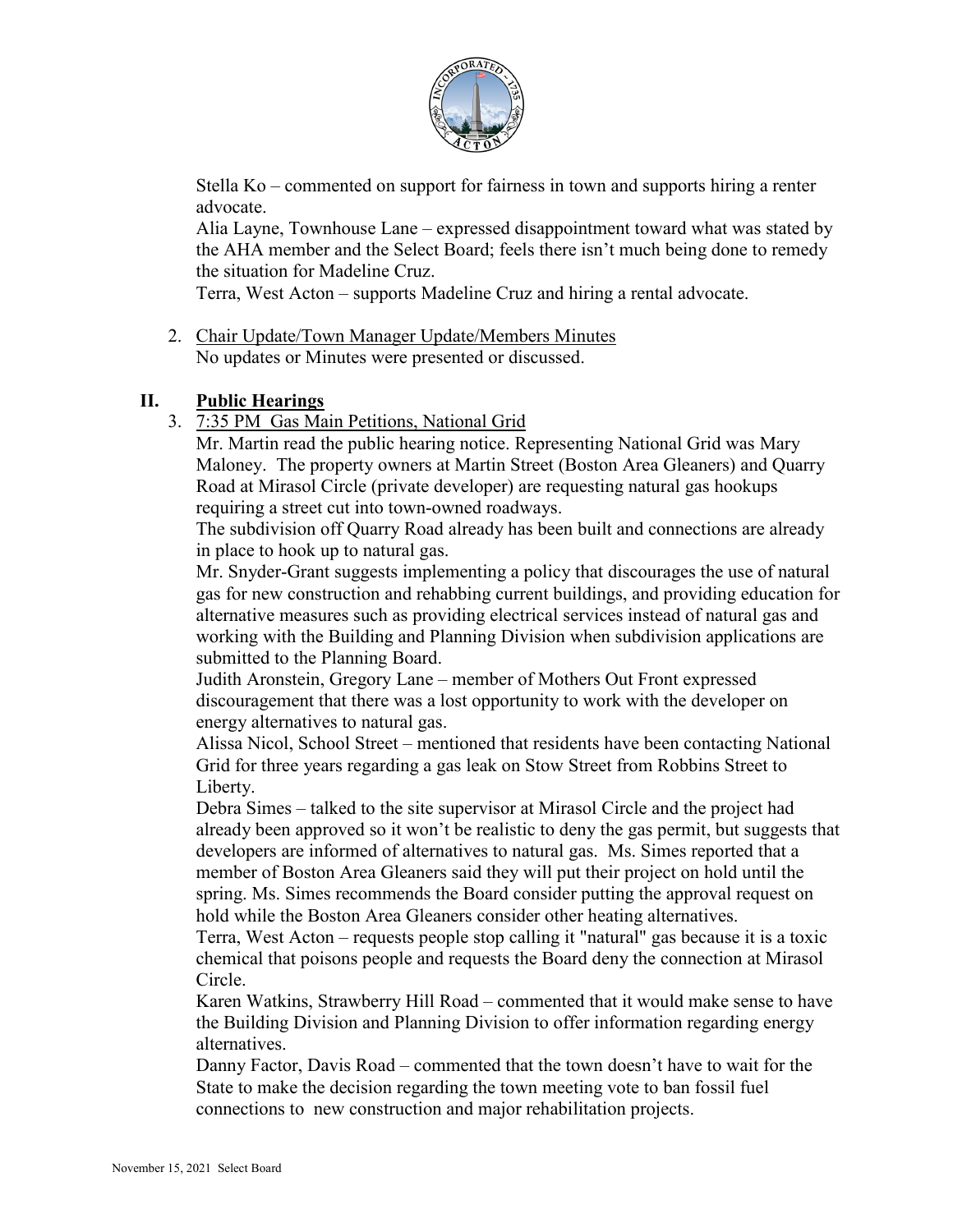

Stella Ko, Guswood Road – thankful the Town declared a climate emergency and should take extraordinary measures and deny gas main installation petitions.

**Ms. Arsenault moved to close the public hearing. The motion failed due to lack of second.**

**Ms. Arsenault moved to approve the gas main petition on Quarry Road at Mirasol Circle. The motion failed due to lack of a second. Mr. Snyder-Grant moved, seconded by Ms. Arsenault to continue the hearing to December 20, 2021 at 7:35 PM and voted unanimously by roll call vote, 4-0.**

4. 7:40 PM Amendment to Traffic Rules and Order, High Street at Parker Street Mr. Martin read the public hearing notice. Corey York, DPW Director gave a presentation to the Board regarding the proposed amendment to the traffic rules and order for the intersection of High Street and Prospect Street proposing to install fourway stop signs.

Terra, West Acton – in favor of a four-way stop and inquired about the cost of the study.

**Mr. Snyder-Grant moved, seconded by Ms. Arsenault to close the public hearing and approved unanimously by roll call vote 4-0. Mr. Snyder-Grant moved, seconded by Ms. Arsenault to approve the proposed stop signs on High Street at the intersection of Prospect Street and approved unanimously by roll call vote 4- 0.**

# **III. Sewer Commisioners**

5. Request from Acton Water District Related to Use of Waste Water Treatment Plant as a PFAS Mitigation Measure

Mr. Mangiaratti updated the Board on the Water District's efforts along with Town staff to come up with several ideas to mitigate PFAS in the water supply, one of which would be to discharge into the waste water treatment plant. Mr. Martin expressed his non-support of this requested plan and noted that PFAS is currently not regulated in waste water, but could be in the future, and that clean water is easier to filter for PFAS utilizing activated charcoal. The Board took no action in order to wait for a time when Water District staff could be available to describe the request and answer questions.

# **IV. New/Special Business**

6. Presentation of the Town Manager's FY23-32 Capital Plan (Joint Meeting with the Finance Committee)

The Finance Committee moved and seconded to enter into the Select Board meeting. Mr. Mangiaratti presented his proposed FY23-32 Capital Improvement Plan. Mr. Mangiaratti noted that in the past five years, the town has invested over 4.5% of the total budget in Capital projects in 2018, it increased in 2021 due to construction of the new fire station, the construction of the twin school, and the debt override for the Minuteman High School. The total Free Cash projects recommended budget is \$637,000, and the total recommended General Fund debt projects budget is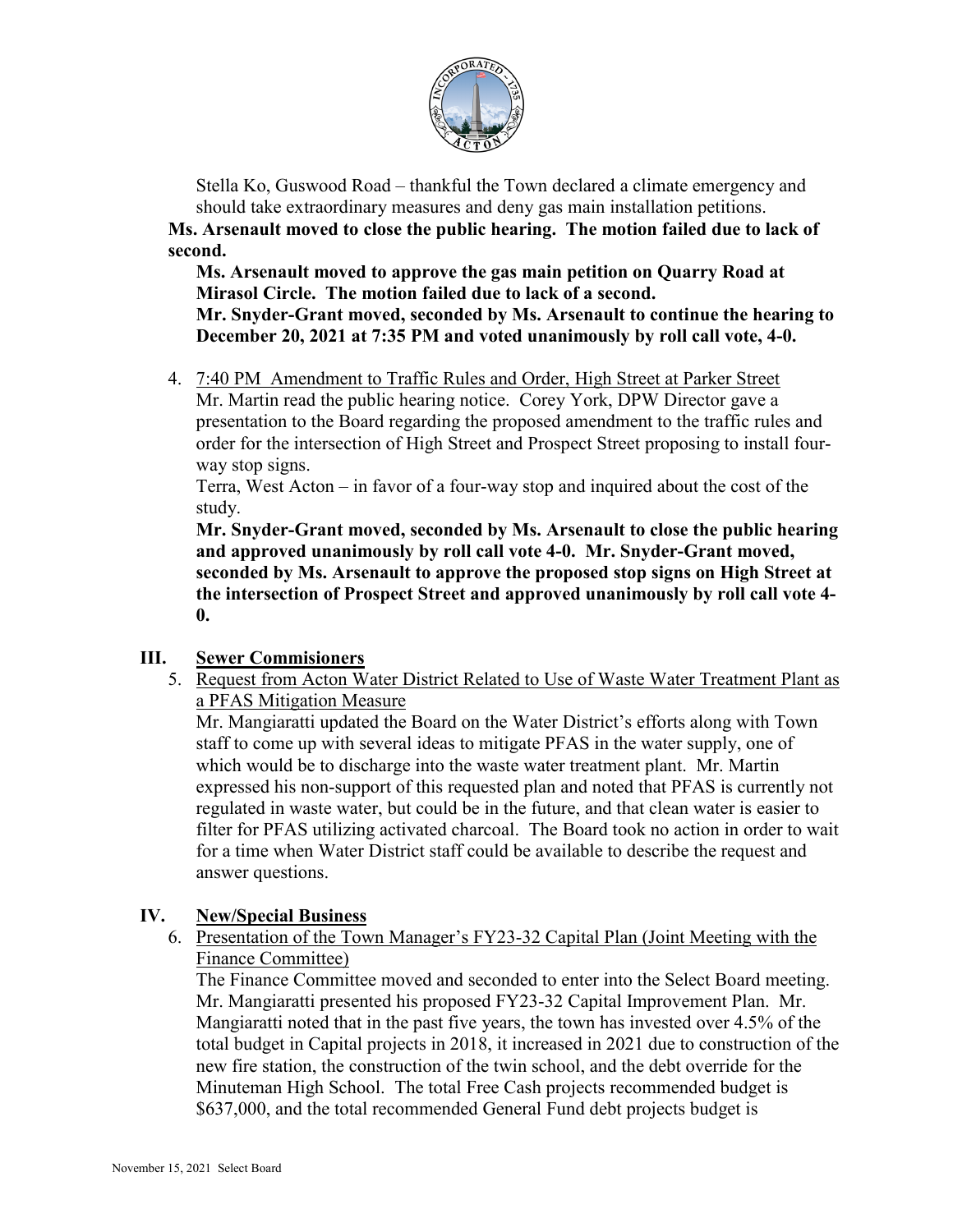

\$2,685,000 with an estimated FY23 debt service cost of \$410,029. Members of the Finance Committee asked several questions including plans for renovations for the existing fire stations, to consider leasing laptops as opposed to purchasing for the Police Department, concerns about software upkeep for the regional emergency communication center in the next 10 years, if the new Infrastructure Bill would have funds to consider utilizing the availability to fund some of the larger general fund debt projects, if the Capital Improvement Plan will be part of the Acton Leadership Group plan, if the Town Manager would provide information if certain funding (from federal grants) will be assigned to some of the larger projects, provide the Finance Committee a scorecard of where projects are in terms of completion in the future, and questions about the total cost from the capital study conducted in 2015, question about implementing a bicycle plan alongside a sideway plan. Mr. Mangiaratti explained that the previous Capital Plans only involved buildings, where the current CIP includes future studies. The full presentation is available in the Extra Information folder for the November 15, 2021 meeting.

Charlie Kadlec, Paul Revere Road – asked if any existing projects are included on the current debt override and if any debt override is planned, how it would impact the taxpayer.

Terra, West Acton – questioned what the total is on the spreadsheet for the long-term capital plan. Mr. Mangiaratti answered to \$78.6 million, and questioned if the Town Manager was planning for needs as the population increases such as land purchases, and the need for more schools.

Janet Adachi, Simon Hapgood Lane – congratulates the Town Manager on the Capital Plan proposal and allowing for more public comment.

The Town Manager agreed to answer additional questions that might come in by email, including additional questions from the Finance Committee that would be sent in by the Chair of the Finance Committee.

The Finance Committee moved, seconded and voted to exit this portion of the Select Board meeting.

#### 7. Review Conceptual Plans for Asa Parlin House Rehabilitation

Karle Packard from Red Hawk Architecture and Martha Lyon, Landscape Designer from Martha Lyon Design presented the proposed, conceptual plans. Mr. Snyder-Grant asked if electrical outlets would be in place to use an induction stove or microwave during events that include hot food.. Mr. Packard would have to go back and look at current building codes. The main room will have a divider wall installed to accommodate two meetings at the same time. Mr. Martin expressed concern about the overall utility of the plan and the intended addition.

Alissa Nicol, School Street – supportive of the project and asked about any changes to the design since the presentation to the Design Review Board. Ms. Lyon redesigned the parking lot space, took out some landscaping from the front of the house to make it more visible from Newtown Road, and a walkway from Town Hall parking lot.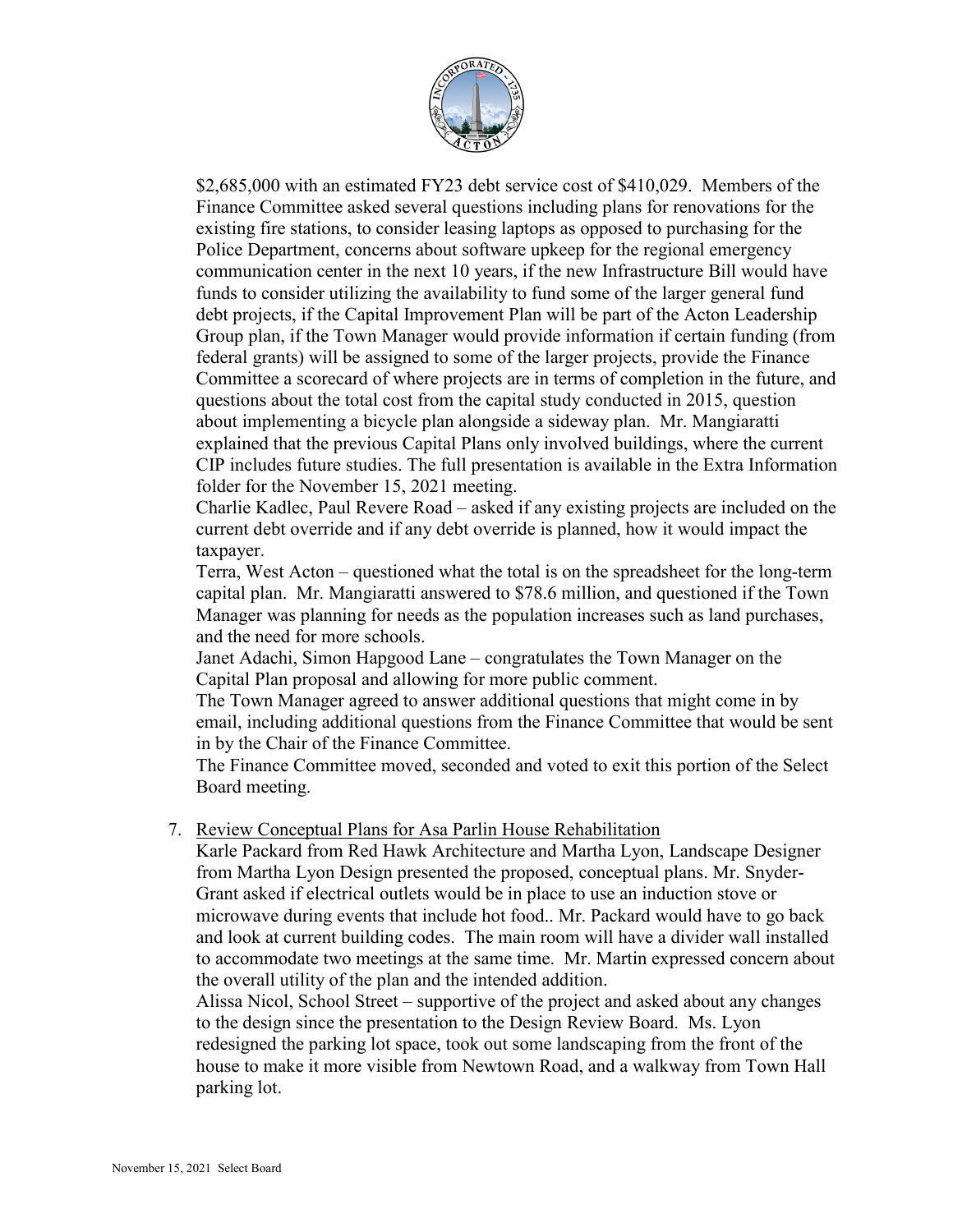

Adam Nolde, Broadview Street – appreciates the venue and echoes concerns about having a cultural center without food, and having a large meeting in a small space, concerned about the cost of the project.

Jason Cole, questioned the maximum capacity of the indoor portion of the facility. Mr. Mangiaratti submitted an application for Community Preservation funds, but needs a final design to complete the application. The majority of the Board is in favor of moving forward with the current design presented.

- 8. Board to Vote to Discontinue Use of the Accu-Vote Optical Scan Tabulator and Accept the ImageCast Precinct Tabulator for Town Elections Town Clerk Eva Szkaradek informed the Board that the current voting machines were purchased in 2007 and is requesting the Board to vote to discontinue the Accu-Vote Optical Scan Tabulator and vote to accept the ImageCast Precinct Tabulator as the ImageCast Precinct Tabulator provides better security. **Mr. Snyder-Grant moved, seconded by Ms. Arsenault to replace the Accu-Vote optical Scan Tabulator with the ImageCast precinct Tabulator for Town Elections and approved unanimously by roll call vote 4-0.**
- 9. Board to Approve Single Polling Location for Future Town Elections Ms. Szkaradek informed the Board that consolidating to one polling location worked very well during the pandemic and feels that, even with an additional precinct, providing a single polling location will work well. Oversight of a single polling location is logistically simpler, less expensive and requires fewer staff as compared to operating multiple locations.

**Mr. Snyder-Grant moved, seconded by Ms. Arsenault to approve a single polling location for future town elections and approved unanimously by roll call vote 4- 0.**

10. Approve Electric Vehicle Charging Rates at Commuter Lot

Mr. Mangiaratti requested the Board's approval of a new charging rate at the South Acton Commuter lot and presented three options: (1) free from 6:00 AM – 12:00 PM, Monday through Friday, and \$2.00 per hour all other times, (2) \$2.00 per hour at all times, and (3) \$0.30 per kilowatt hour. In all cases, commuter lot stickers would be required. Discussion included noting that cars on typical commuting schedules will be fully charged well before the drivers return on the train, and so a charge by the hour seemed punitive and inappropriate for this situation. **Mr. Snyder-Grant moved, seconded by Ms. Arsenault to approve a thirty cent per kilowatt hour charging rate at the train station around the clock and approved unanimously by roll call vote 4-0.**

#### **V. Consent Items**

Mr. Martin held consent item 11. **Mr. Snyder-Grant moved and seconded by Ms. Arsenault to approve consent items 12-20 inclusive and approved unanimously**